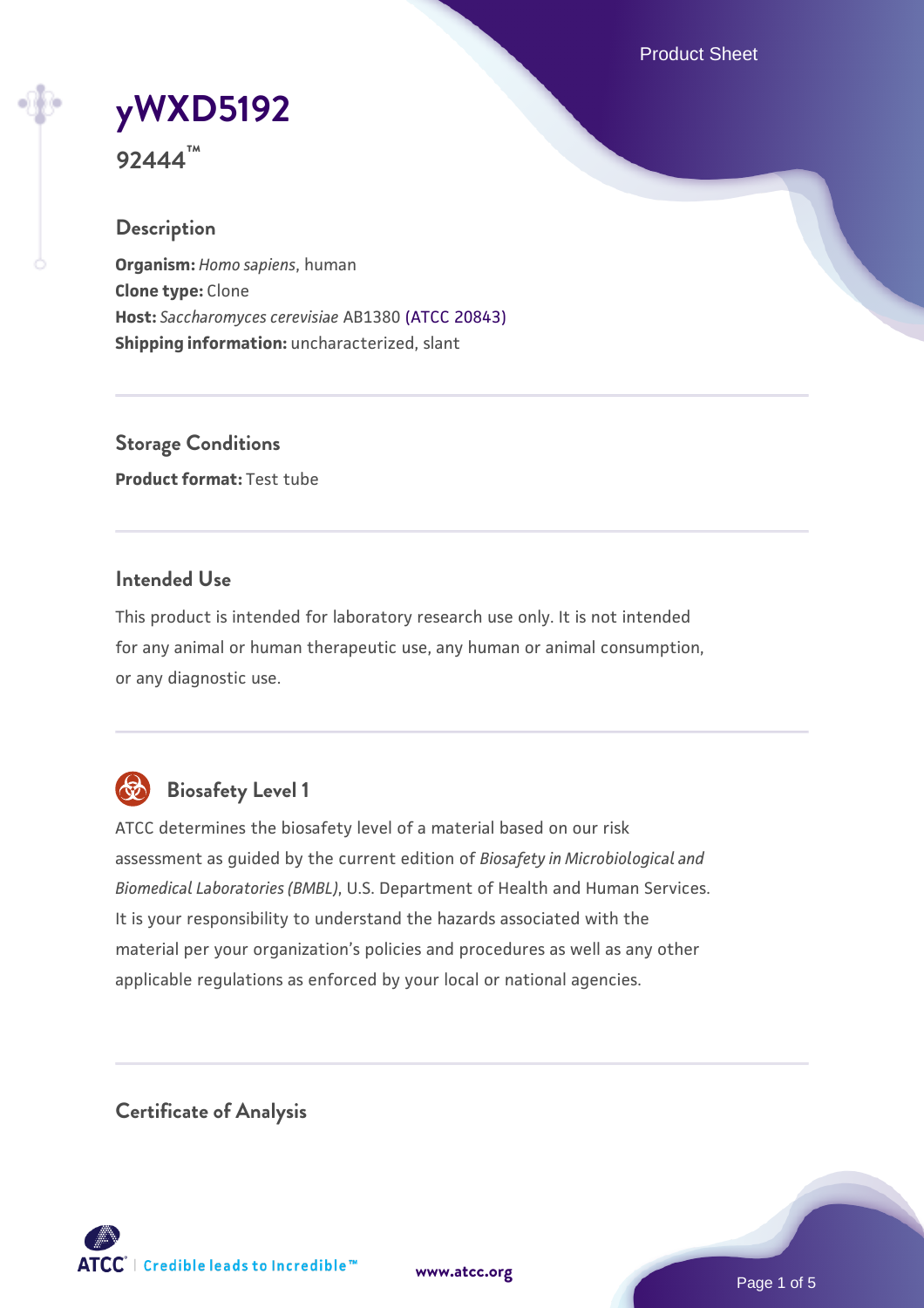## **[yWXD5192](https://www.atcc.org/products/92444)** Product Sheet **92444**

For batch-specific test results, refer to the applicable certificate of analysis that can be found at www.atcc.org.

## **Insert Information**

**Type of DNA:** genomic **Genome:** Homo sapiens **Chromosome:** X **Gene name:** DNA Segment, single copy **Gene product:** DNA Segment, single copy **Contains complete coding sequence:** Unknown

## **Vector Information**

**Vector name:** unknown **Type of vector:** YAC **Markers:** SUP4; URA3; TRP1

## **Growth Conditions**

**Medium:**  [ATCC Medium 1245: YEPD](https://www.atcc.org/-/media/product-assets/documents/microbial-media-formulations/1/2/4/5/atcc-medium-1245.pdf?rev=705ca55d1b6f490a808a965d5c072196) **Temperature:** 30°C

#### **Notes**

More information may be available from ATCC (http://www.atcc.org or 703- 365-2620).

## **Material Citation**



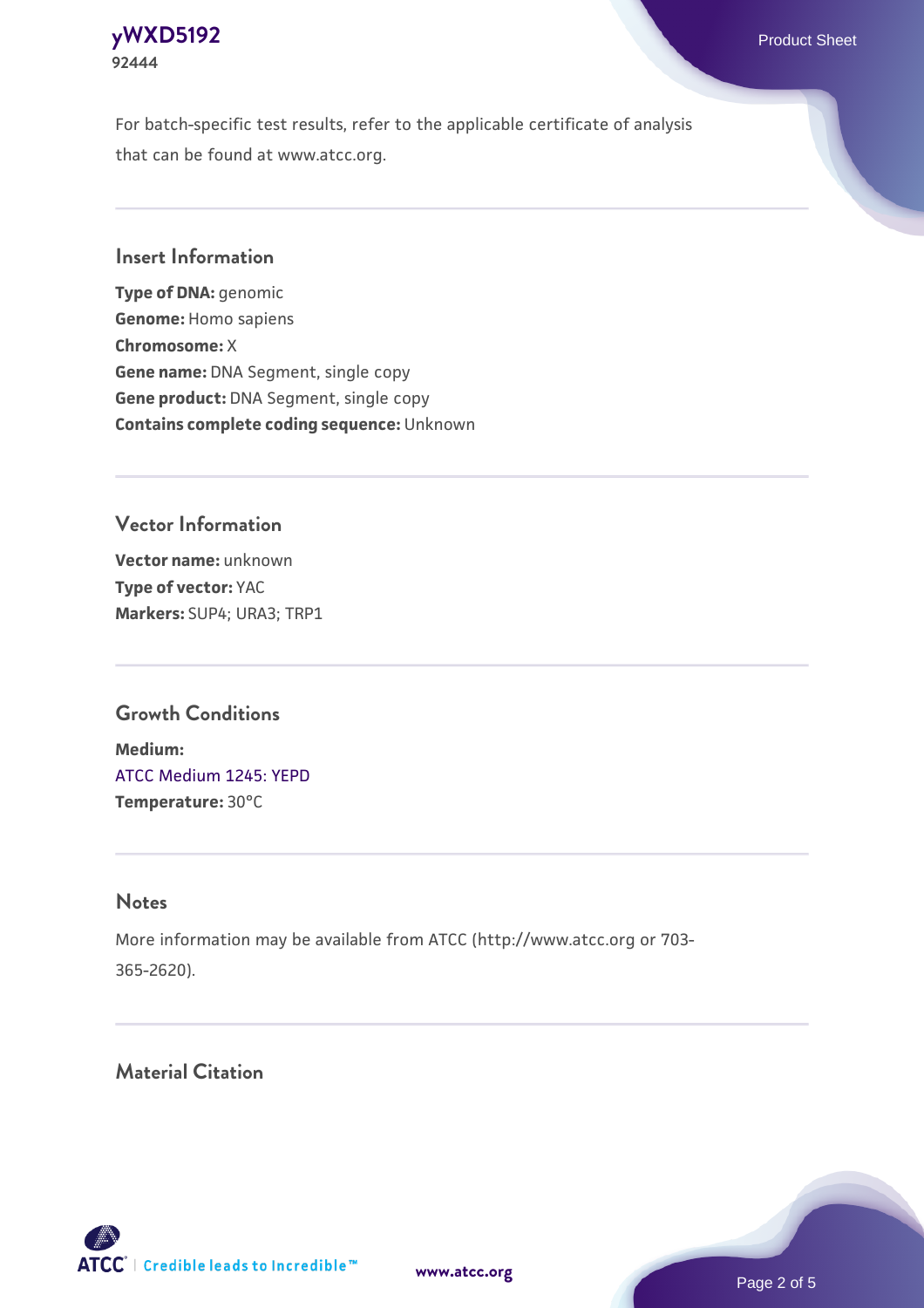### **[yWXD5192](https://www.atcc.org/products/92444)** Product Sheet **92444**

If use of this material results in a scientific publication, please cite the material in the following manner: yWXD5192 (ATCC 92444)

### **References**

References and other information relating to this material are available at www.atcc.org.

## **Warranty**

The product is provided 'AS IS' and the viability of  $ATCC<sup>®</sup>$  products is warranted for 30 days from the date of shipment, provided that the customer has stored and handled the product according to the information included on the product information sheet, website, and Certificate of Analysis. For living cultures, ATCC lists the media formulation and reagents that have been found to be effective for the product. While other unspecified media and reagents may also produce satisfactory results, a change in the ATCC and/or depositor-recommended protocols may affect the recovery, growth, and/or function of the product. If an alternative medium formulation or reagent is used, the ATCC warranty for viability is no longer valid. Except as expressly set forth herein, no other warranties of any kind are provided, express or implied, including, but not limited to, any implied warranties of merchantability, fitness for a particular purpose, manufacture according to cGMP standards, typicality, safety, accuracy, and/or noninfringement.

### **Disclaimers**

This product is intended for laboratory research use only. It is not intended for any animal or human therapeutic use, any human or animal consumption,

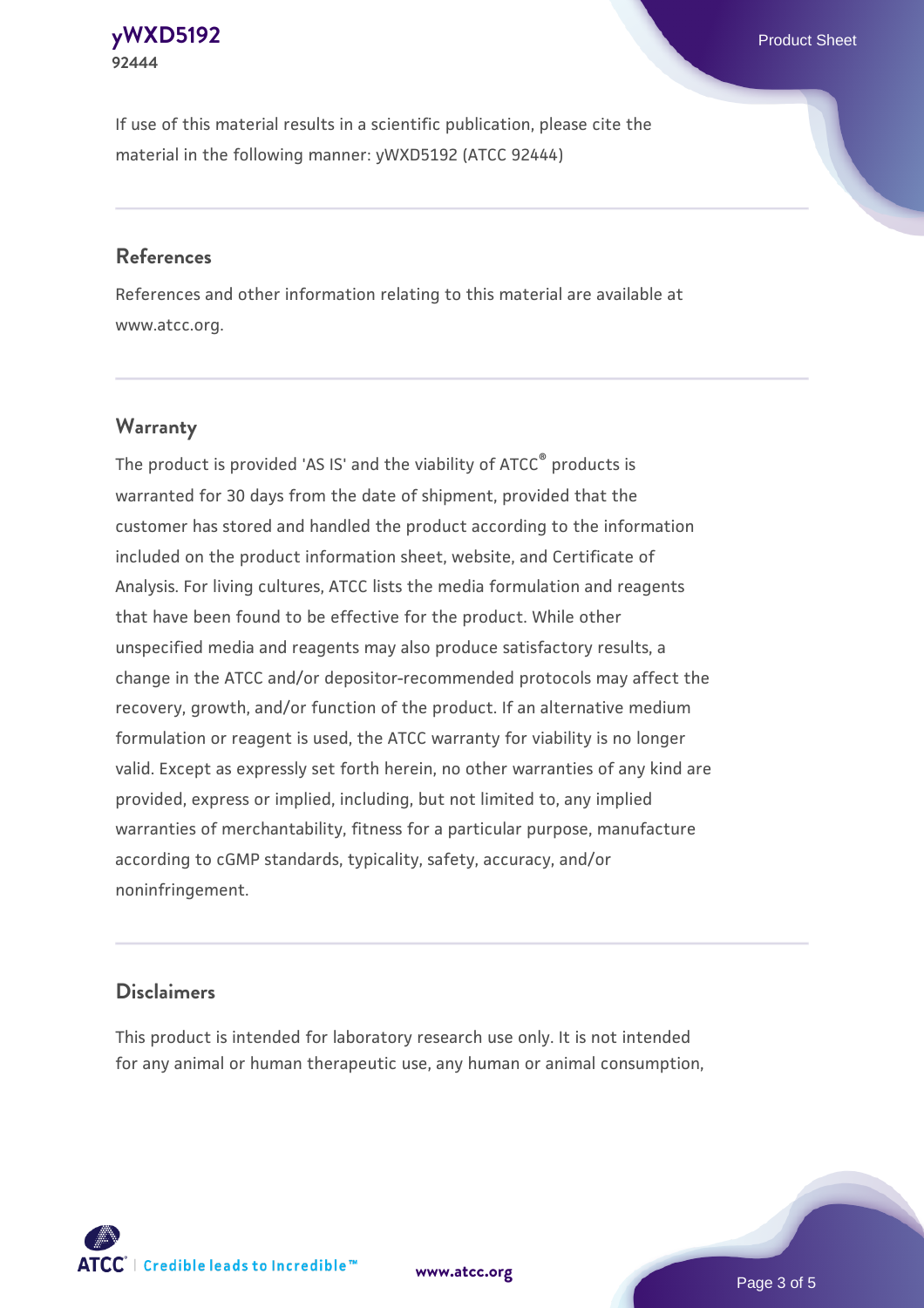

or any diagnostic use. Any proposed commercial use is prohibited without a license from ATCC.

While ATCC uses reasonable efforts to include accurate and up-to-date information on this product sheet, ATCC makes no warranties or representations as to its accuracy. Citations from scientific literature and patents are provided for informational purposes only. ATCC does not warrant that such information has been confirmed to be accurate or complete and the customer bears the sole responsibility of confirming the accuracy and completeness of any such information.

This product is sent on the condition that the customer is responsible for and assumes all risk and responsibility in connection with the receipt, handling, storage, disposal, and use of the ATCC product including without limitation taking all appropriate safety and handling precautions to minimize health or environmental risk. As a condition of receiving the material, the customer agrees that any activity undertaken with the ATCC product and any progeny or modifications will be conducted in compliance with all applicable laws, regulations, and guidelines. This product is provided 'AS IS' with no representations or warranties whatsoever except as expressly set forth herein and in no event shall ATCC, its parents, subsidiaries, directors, officers, agents, employees, assigns, successors, and affiliates be liable for indirect, special, incidental, or consequential damages of any kind in connection with or arising out of the customer's use of the product. While reasonable effort is made to ensure authenticity and reliability of materials on deposit, ATCC is not liable for damages arising from the misidentification or misrepresentation of such materials.

Please see the material transfer agreement (MTA) for further details regarding the use of this product. The MTA is available at www.atcc.org.

### **Copyright and Trademark Information**

© ATCC 2021. All rights reserved.

ATCC is a registered trademark of the American Type Culture Collection.



**[www.atcc.org](http://www.atcc.org)**

Page 4 of 5